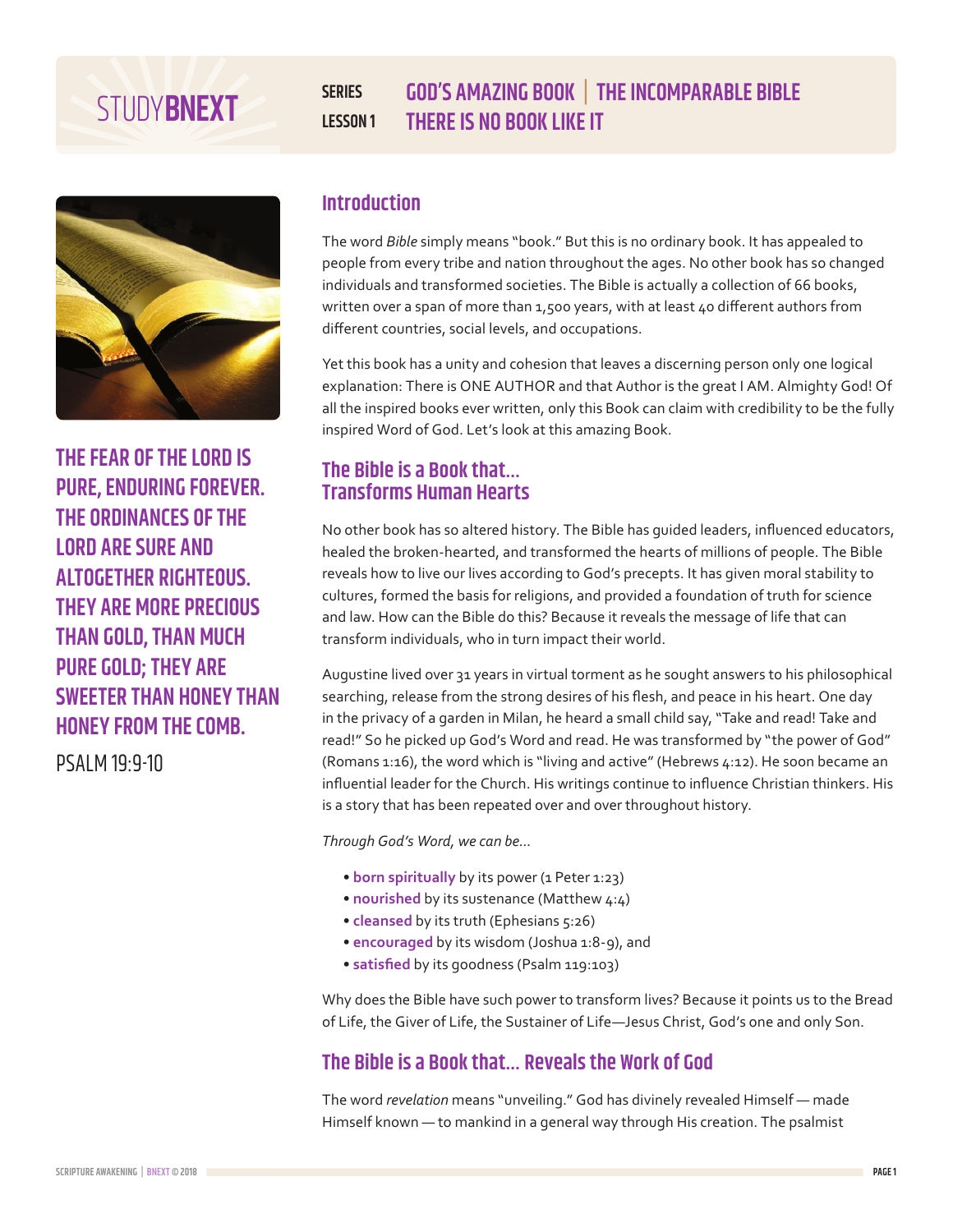# **MAN DOES NOT LIVE ON BREAD ALONE, BUT ON EVERY WORD THAT COMES FROM THE MOUTH OF GOD**

MATTHEW 4:4

### **SERIES LESSON 1 GOD'S AMAZING BOOK | THE INCOMPARABLE BIBLE THERE IS NO BOOK LIKE IT**

declared: "The heavens declare the glory of God; the skies proclaim the work of his hands" (Psalm 19:1). The Apostle Paul warns people that anyone who ignores the witness of creation and denies the existence of God is without excuse (Romans 1:19-21).

The Bible reveals that from the beginning God has also desired to make Himself known to each of us in a personal, intimate way. When He made Adam and Eve, He walked and talked with them in the Garden of Eden (Genesis 1 and 2). With deliberate disobedience, they turned their backs on Him. Their sin brought terrible consequences for everyone.

In the Old Testament, God sometimes revealed Himself directly to people. He appeared and spoke to Abraham (Genesis 12:7); He spoke to Moses out of the burning bush (Exodus 3:1-6). At other times, He sent angels as messengers, as when Gabriel came to the prophet Daniel (Daniel 9:20-21). God's message also came through visions and dreams (Genesis 28:12-16; Daniel 7).

# **The Bible is a Book that … Communicates the Heart of God**

One of God's most common methods of communicating has been through His prophets. The word *prophet* means "mouthpiece" or "spokesperson." But the greatest spokesperson came at God's appointed moment in history when He sent His Son: "In the past God spoke to our forefathers through the prophets at many times and in various ways, but in these last days he has spoken to us by his Son..." (Hebrews 1:1-2a).

Jesus walked the earth speaking the truth. In John 14:6, He says, "I am...the truth." After He was crucified (to pay the penalty due for all of mankind's sin against God's perfect, righteous standard), He was resurrected by divine power which proved that God the Father was satisfied with the penalty His Son had paid. Finally, after Jesus ascended into heaven, God the Father sent His Holy Spirit to bear witness to His Son and to His Word, and to empower His Church for service (Acts 1:8).

# **The Bible is a Book that … Contains Unique Teachings**

**God:** Most religions believe in many gods or in a single god who reigns alone. But the Biblical concept of one God in three Persons (the Trinity) is unique to Christianity. The Bible is the only trustworthy account of God's nature as Father, Son, and Holy Spirit.

**Christ:** Never before or since Christ has there been a record of a perfect person. Many religions have savior images, but none matches the unique claim of Christianity that the Almighty (the only true and living God) became a Person, without sin, that He might die and rise from the dead so that everyone who believes in Him might live eternally (John 1:12; 3:16).

**Humankind and Salvation:** According to many religions, humans are either gods or worthless. The Bible is unique in its balanced view. Humans are not divine but originally created in the image of God. We are not gods, but can share in God's divine plan. Every person who ever lived is so valuable to God that He was willing to sacrifice His only Son to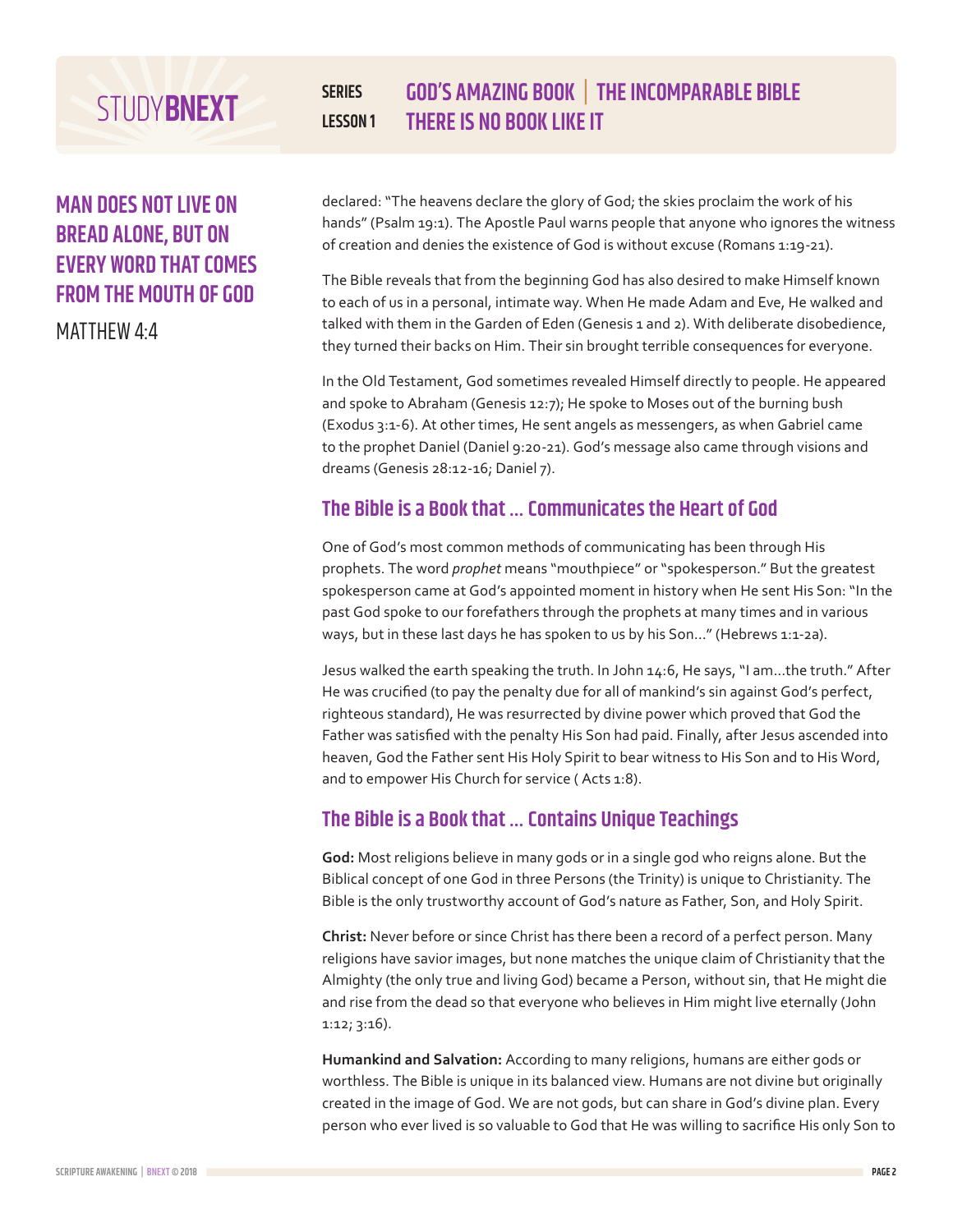# **I DELIGHT IN YOUR DECREES; I WILL NOT NEGLECT YOUR WORD.**

PSALM 119:16

### **SERIES LESSON 1 GOD'S AMAZING BOOK | THE INCOMPARABLE BIBLE THERE IS NO BOOK LIKE IT**

restore the broken relationship between humankind and Himself. The Bible tells us that through our faith in Jesus Christ and His sacrifice we are forgiven and restored. More than that, we are promised a future glory surpassing all imagination (1 Corinthians 2:9). Other religions are man's attempts to reach up to God. In Christ alone, God reaches down to man. We need only cry out to Him for help. Just reach out to receive. Have you? Will you?

# **The Bible is a Book that … Endures Forever for the Glory of God**

Although there have been attempts from the earliest days of the Christian era to destroy the Scriptures, the popularity of the Bible continues unabated to this very day.

Thomas Paine predicted that the Bible would soon be an extinct species. He said, "When I get through there will not be five Bibles left in America." And yet today, if one were to count the number of homes that have five or more copies, they would be met with an insurmountable task.

Jesus said, "Heaven and earth will pass away, but my words will never pass away" (Luke 21:33). In the study ahead, we will consider some reasons why the Word of God has endured for generations, why one can believe it is uniquely inspired, and why its dynamic, life-changing power is just as effective today as it was when it was written over 1,500 years ago. The Bible has been studied by more people and published in more languages than any other book and remains the most widely-read book in the world. Its influence has been so vast and all pervasive through the centuries that if every copy were somehow destroyed today, it could be restored in its major parts by gleaning quotations from books found in the public library.

## **Summary**

Imagine our loss if God's self-disclosure to humanity had not been recorded! The greatest story in the world would have been hopelessly mixed with centuries of man's ideas and theories—mere legends and myths. THANK GOD for preparing, giving, and preserving the Bible. It is the only true account of God's divine plan of redemption. Through it, we can know the will of the Father and His loving plan for the people He created. No wonder people have called this precious book God's "love letter" to the world—to you and to me.

# **Spending Time With God**

This six-week study series is entitled "God's Amazing Book." The devotion questions are written for your personal study. The discussion questions are designed for small groups. Members who answer the questions ahead of time can bring more insight into their small group meeting. The digging deeper questions are for those who wish for more personal or small group study. As you spend time with God, may His Word enrich your life and enhance your daily walk with Him. Begin by praying to God for understanding as you earnestly seek to *know Him better.*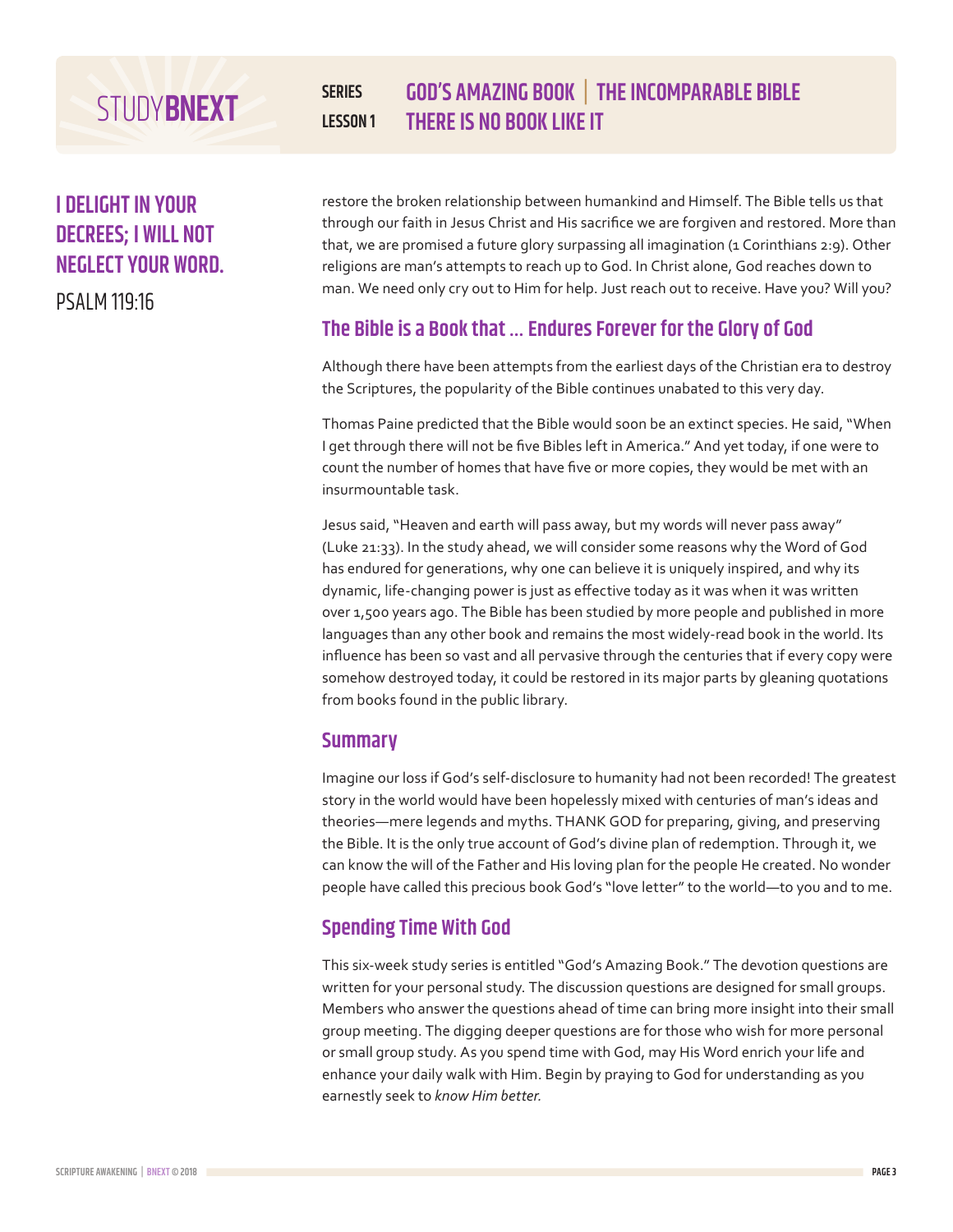### **SERIES LESSON 1 GOD'S AMAZING BOOK | THE INCOMPARABLE BIBLE THERE IS NO BOOK LIKE IT**

# **Devotion : Personal Study**

1. What one insight from this week's sermon or commentary

4. Read Exodus 19:5-6; 20:1-20. In your own words describe why God gave the Ten Commandments.

| especially spoke to you?                                                                                 |                                                                                                                                                                                                                                                                                              |
|----------------------------------------------------------------------------------------------------------|----------------------------------------------------------------------------------------------------------------------------------------------------------------------------------------------------------------------------------------------------------------------------------------------|
|                                                                                                          |                                                                                                                                                                                                                                                                                              |
|                                                                                                          |                                                                                                                                                                                                                                                                                              |
|                                                                                                          |                                                                                                                                                                                                                                                                                              |
|                                                                                                          |                                                                                                                                                                                                                                                                                              |
|                                                                                                          | 5. The phrase The Word of God is a good parallel to the Old<br>Testament use of the word Law. Read Psalm 19:7-14, noting<br>how David loved God's Word. Record the verses that best<br>express your feeling about Scripture, and tell why. Pray for God<br>to deepen your love for His Word. |
| 2. Read the following Scriptures and record how the Bible is<br>different from every other book.         |                                                                                                                                                                                                                                                                                              |
| Psalm 119:89                                                                                             |                                                                                                                                                                                                                                                                                              |
|                                                                                                          |                                                                                                                                                                                                                                                                                              |
|                                                                                                          |                                                                                                                                                                                                                                                                                              |
| Psalm 119:97-100                                                                                         |                                                                                                                                                                                                                                                                                              |
|                                                                                                          |                                                                                                                                                                                                                                                                                              |
|                                                                                                          |                                                                                                                                                                                                                                                                                              |
| 3. Using a dictionary, define law and commandments (You may<br>want to compare with a Bible dictionary.) | <b>Discussion : Small Group Study</b>                                                                                                                                                                                                                                                        |
|                                                                                                          | 6. Complete this sentence: "If God didn't leave us with the<br>Bible, I think these things would be different in my life, in the<br>Church, or in the world"                                                                                                                                 |
|                                                                                                          |                                                                                                                                                                                                                                                                                              |
|                                                                                                          |                                                                                                                                                                                                                                                                                              |
|                                                                                                          |                                                                                                                                                                                                                                                                                              |
|                                                                                                          |                                                                                                                                                                                                                                                                                              |
|                                                                                                          |                                                                                                                                                                                                                                                                                              |
|                                                                                                          |                                                                                                                                                                                                                                                                                              |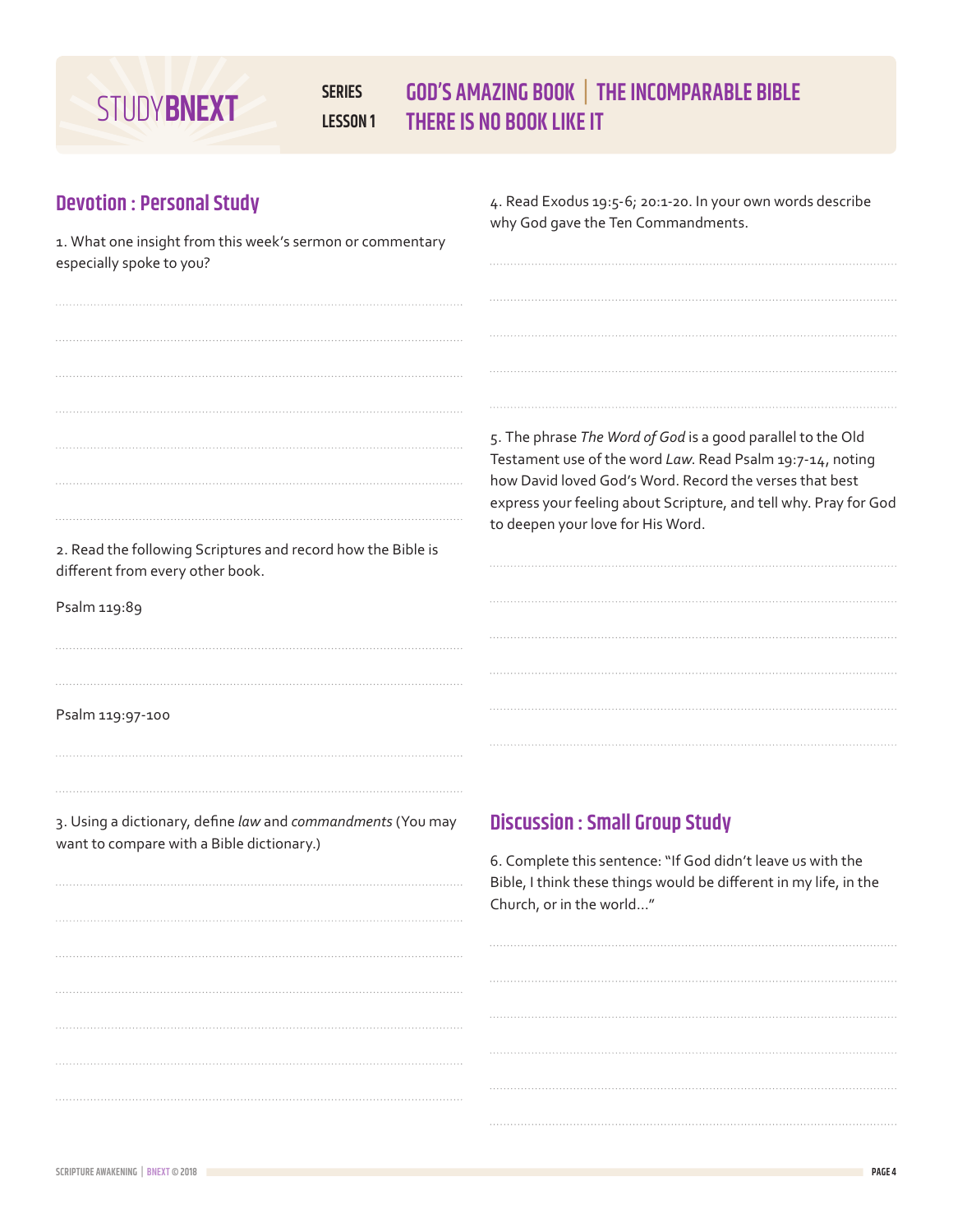### **SERIES LESSON 1 GOD'S AMAZING BOOK | THE INCOMPARABLE BIBLE THERE IS NO BOOK LIKE IT**

7. Read Isaiah 55:10-11. Give an example of a time that God's Word has significantly changed your life or corrected your direction.

10. It has been said that God's Word has always been central to great revivals of the past. Can you think of an example of this truth, either in Scripture or in history? Take a few minutes to pray that God would bring a Word-centered revival in our day.

| 8. Read the story of Josiah (2 Kings 22:1-20; 23:1-25). How did |
|-----------------------------------------------------------------|
| God's Word alter his path?                                      |

|                                                           | <b>Digging Deeper: Further Study</b>                                                                                                                                                                                                                                                                         |
|-----------------------------------------------------------|--------------------------------------------------------------------------------------------------------------------------------------------------------------------------------------------------------------------------------------------------------------------------------------------------------------|
|                                                           | 11. Think about the promise in 1 Peter 1:24-25 " the grass<br>withers and the flowers fall, but the word of the Lord stands for<br>ever." It is amazing to consider how God's Word has survived<br>and thrived despite opposition on earth. Do you think we will<br>find God's Word also in heaven? Explain. |
|                                                           |                                                                                                                                                                                                                                                                                                              |
| 9. Read Hebrews 4:12-13. Restate these truths in your own |                                                                                                                                                                                                                                                                                                              |
| words.                                                    |                                                                                                                                                                                                                                                                                                              |
|                                                           |                                                                                                                                                                                                                                                                                                              |
|                                                           |                                                                                                                                                                                                                                                                                                              |
|                                                           |                                                                                                                                                                                                                                                                                                              |
|                                                           |                                                                                                                                                                                                                                                                                                              |
|                                                           |                                                                                                                                                                                                                                                                                                              |
|                                                           |                                                                                                                                                                                                                                                                                                              |